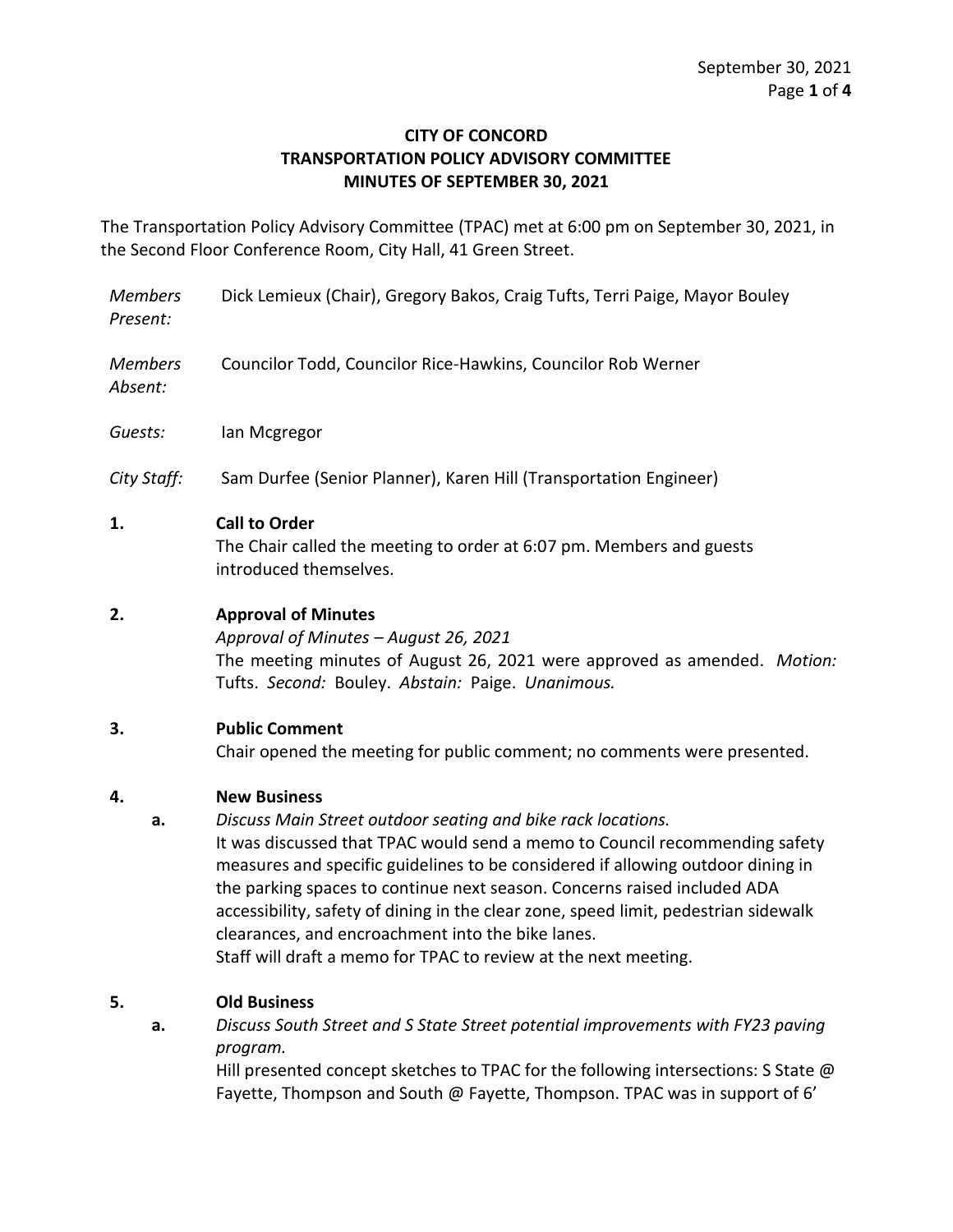wide bumpouts and expressed the need to coordinate the S State at Fayette intersection with the redevelopment of the Employment Security Building. Hill reminded the committee that there will be a Neighborhood Meeting held on October 13<sup>th</sup> @ 5:30 pm at Abbott Downing School.

Next steps are for General Services to include the work in the pavement bid as an alternate in order to estimate additional funds that will need to be advocated for. TPAC will need to submit a report to Council.

- **b.** *Discussion surrounding neighborhood traffic and speed and cut through concerns.* Hill will ask Councilors for list of top streets with speeding and traffic concerns. TPAC can discuss list of streets and revisit neighborhood traffic recommendations at a future meeting. Mayor Bouley discussed the importance of addressing these safety concerns especially in areas where development is occurring and the issues can potentially be mitigated through development projects.
- **c.** *ADDED: Mayor Bouley expressed the need for public transportation advocacy.* He mentioned that as the City population increases, traffic is going to increase and our roadways and signals can only handle so much. Advocating for a robust public transportation system will encourage folks to ride instead of drive and alleviate the roadway network.

### **6. Consent Reports**

- **a.** *Acceptance of Subcommittee Minutes*
	- *i. TPAC-BP: None*
	- *ii. TPAC-PT: None*

# **7. City Council Meeting Update**

Hill reminded the committee that the N Main Street bus stop relocation public hearing will occur at the October Council Meeting.

# **8. TPAC Referrals from City Council, Staff and Chair**

**a.** *Discuss referral from Councilor Rice Hawkins for speeding concerns on Portsmouth Street in the vicinity of the Conservation Area.* Item deferred until TOC discussion and when Councilor Rice-Hawkins is present.

# **9. Status Report on Subcommittees**

- **a.** *Traffic Operations Committee (TOC), Karen Hill* Hill shared the latest TOC agenda. No questions were asked. Hill mentioned that the committee had a lengthy discussion about the Beaver Meadow School traffic backups that had been occurring in the beginning of the school year.
- **b.** *Public Transportation Committee (TPAC-PT), Terri Paige*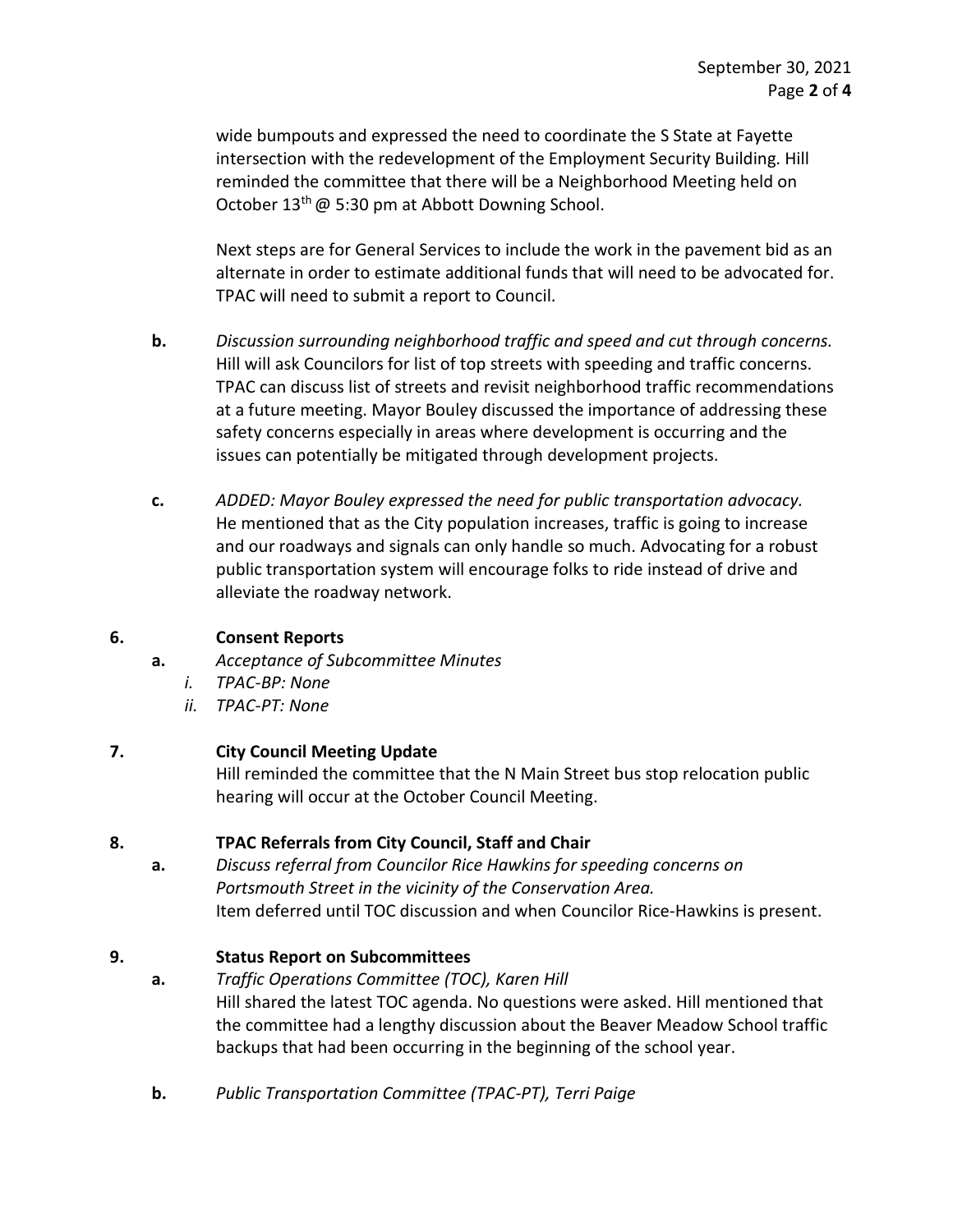Paige mentioned that CAT would need approximately \$70-80k/year to expand the bus route to Manchester Street, it would require an additional bus. She informed the committee that they need bus drivers. Paige mentioned that the new passport bus was delivered this week, the last of the new buses to arrive.

Paige discussed the rebranding effort, stating that the hope is to get more people on the buses. She added that ridership is pretty much back to pre-COVID levels.

Paige provided an update on the financials, mentioned that they need approximately \$130k additional match to stay fare free, increase wages, and add routes. She is working on securing grants and reaching out to local businesses for additional funding.

**c.** *Bicycle / Pedestrian Committee (TPAC-BP), Craig Tufts* Tufts mentioned that TPAC-BP has been focusing on the S State and South Street pedestrian improvements.

#### **10. Staff Updates**

- **a.** *Storrs Street Extension (CIP 18)* The project is on hold.
- **b.** *Whitney Road / Hoit Road Intersection (CIP 30)* The contractor has mobilized and will begin work next week.
- **c.** *Merrimack River Greenway Trail (CIP 543)* Opportunity to advocate for the trail through the Brady Sullivan re-development on Stickney Ave.
- **d.** *Langley Parkway Phase Three (CIP 40)* None.
- **e.** *Loudon Road Bridge (CIP 588)* City met with VHB last week. No update, Cedarholm absent.
- **f.** *I-93 Bow-Concord* None.
- **11.** *Other Discussion Items* Main Street center cobble loading zone parking restrictions and pedestrian safety concerns. Parking committee to discuss at their next meeting.
- **12.** *Adjourn* Meeting adjourned at 8:00 pm by unanimous consent.